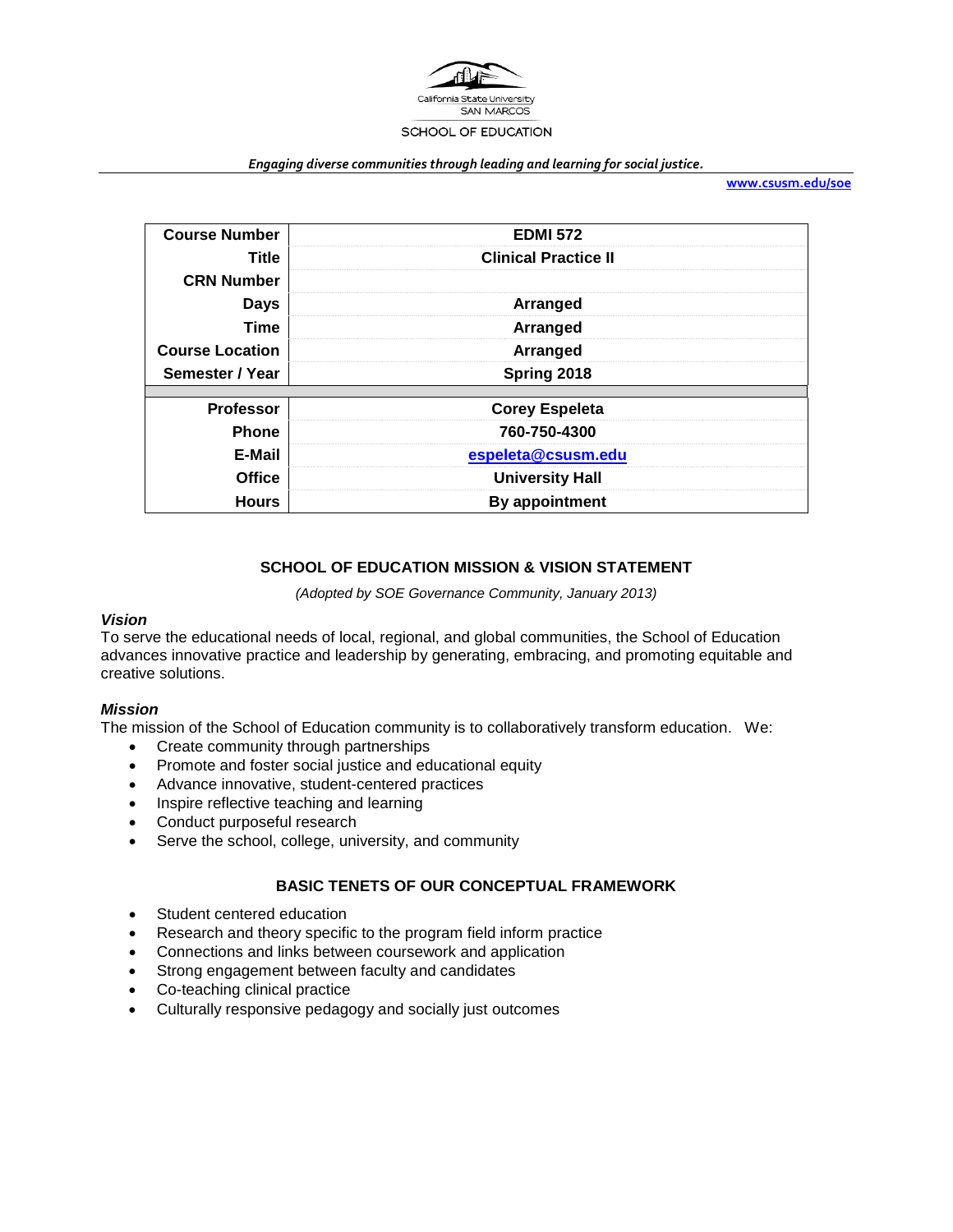# **TABLE OF CONTENTS**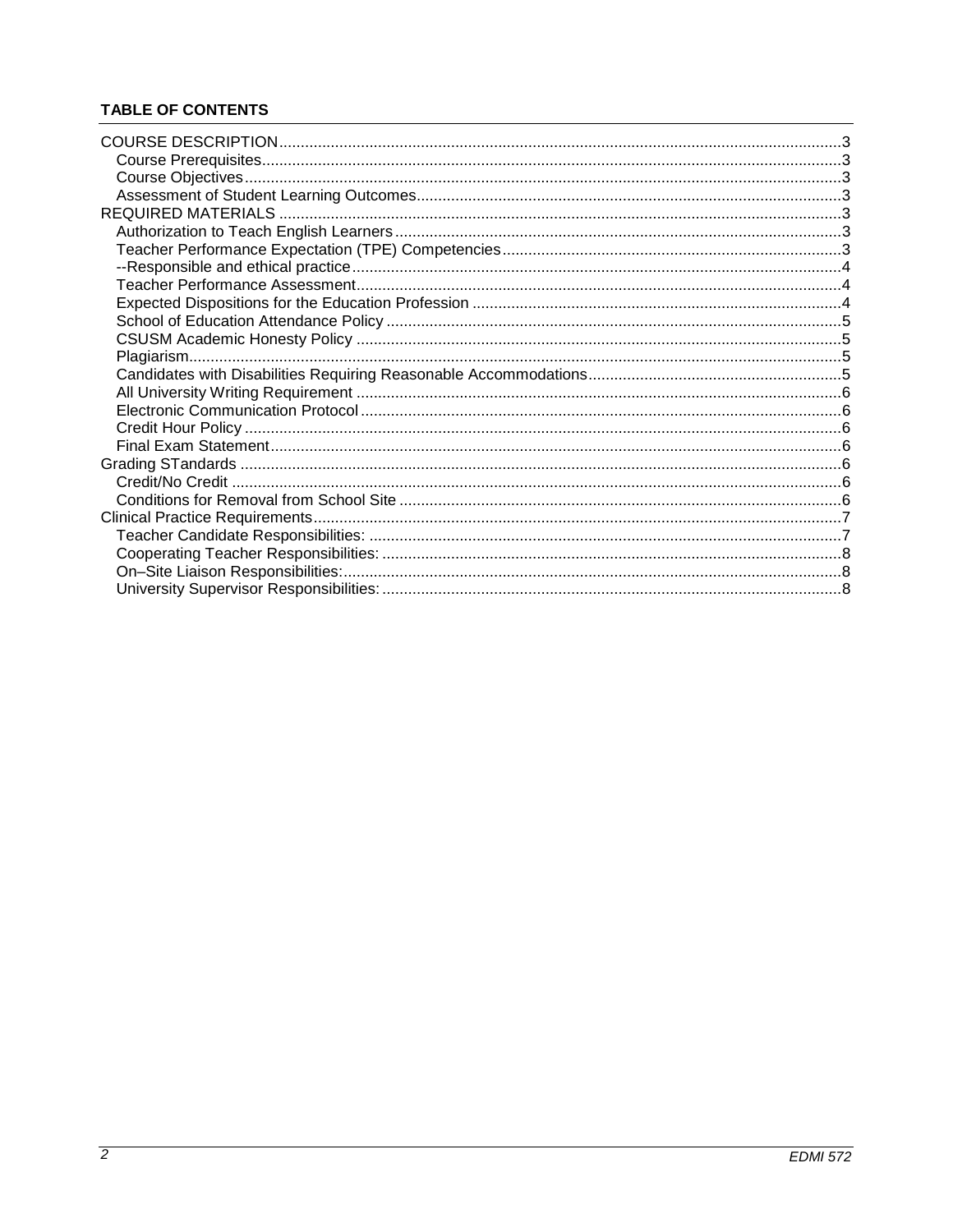# **COURSE DESCRIPTION**

Observation and teaching in selected middle schools in grades 6-8 under the supervision of a classroom teacher, on-site liaison, and university supervisor, with clinical practice seminars. *May not be taken for credit by students who have received credit for EDMI 562. Graded Credit/No Credit.*

### **Course Prerequisites**

Admission to the SOE Middle Level Education Program; Successful completion of EDMI 571 or 573; Successful passage of all sections of the Multiple Subject CSET exam.

### **Course Objectives**

Candidates will:

- Assess and instruct young adolescent students of various cultural and linguistic backgrounds in middle school classrooms
- Demonstrate mastery of the Teacher Performance Expectations as assessed using the *TPE Assessment* form
- Demonstrate mastery of the Professional Dispositions as assessed using the *Middle Level Professional Dispositions Rubric*
- Use technology effectively to collect and analyze data about student learning and then use those data to adjust instruction accordingly

#### **Assessment of Student Learning Outcomes**

- Two formal observations each by the university supervisor and on-site liaison. Observations are grounded by the professional dispositions and teacher performance expectations (TPEs).
- Four formal observations by the cooperating teacher. Observations are grounded by the professional dispositions and teacher performance expectations (TPEs).
- Completion of the professional dispositions rubric, the TPE Assessment form, and the Clinical Practice summary form all of which summarize performance and professional growth.

The evaluations are developed with input from the candidate's university supervisor and cooperating teacher. The final summary is signed by the candidate, the university supervisor, and the cooperating teacher.

### **REQUIRED MATERIALS**

Because this is a supervised clinical practice experience, the materials for this class include the *Assessment of Teacher Performance Expectations Assessment* form, the *Middle Level Professional Dispositions Rubric*, and the *Clinical Practice Summary* that are found on the School of Education website for clinical practice. Additional materials on the website include the *Middle Level Clinical Practice Handbook* along with other forms used in clinical practice. [\(http://www.csusm.edu/education/ClinicalPractice/HandbookML.html\)](http://www.csusm.edu/education/ClinicalPractice/HandbookML.html)

#### **Authorization to Teach English Learners**

This credential program has been specifically designed to prepare teachers for the diversity of languages often encountered in California public school classrooms. The authorization to teach English learners is met through the infusion of content and experiences within the credential program, as well as additional coursework. Candidates successfully completing this program receive a credential with authorization to teach English learners. *(Approved by CCTC in SB 2042 Program Standards, August 02)*

#### **Teacher Performance Expectation (TPE) Competencies**

The course objectives, assignments, and assessments have been aligned with the CTC standards for the Single Subject and Multiple Subject credentials. This course is designed to help teachers seeking a California teaching credential to develop the skills, knowledge, and attitudes necessary to assist schools and district in implementing effective programs for all students. The successful candidate will be able to merge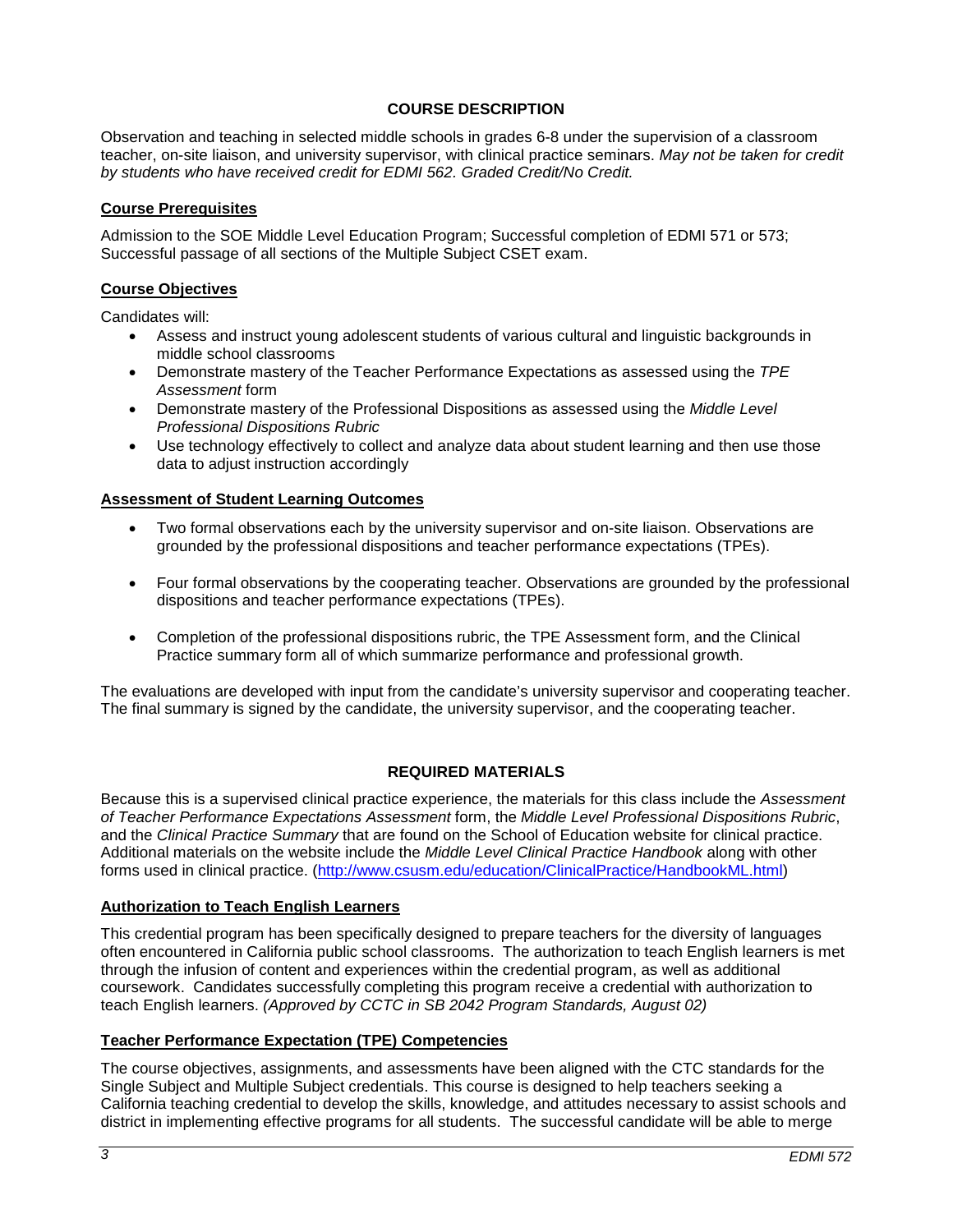theory and practice in order to realize a comprehensive and extensive educational program for all students. You will be required to formally address the following TPEs in this course:

1. Engaging and Supporting All Students in Learning

--Supportive Instruction

--Active Thinking

--Language Acquisition & Development

2. Creating and Maintaining Effective Environments for Student Learning

--Caring, inclusive learning environments

--Using resources to support students

--Establishing learning and behavior expectations

3. Understanding and Organizing Subject Matter

--Organizing & applying content knowledge

--Subject specific pedagogy

--Integrating educational technology

4. Planning Instruction & Designing Learning Experiences for All Students

--Designing and implementing instruction

--Delivering instruction

--Differentiating instruction

--Integrating technology

5. Assessing Student Learning

--Designing assessments

--Analyzing assessment data

--Using assessment results

6. Developing as a Professional Educator

--Reflective practice

--Responsible and ethical practice

### **Teacher Performance Assessment**

Beginning July 1, 2008 all California credential candidates must successfully complete a state-approved Teacher Performance Assessment (TPA), as part of the credential program of preparation. The Middle Level Education Program uses the CalTPA (California Teacher Performance Assessment). TPA support materials may be found on the SOE website:

<http://www.csusm.edu/education/CalTPA/ProgramMaterialsTPA.html>

Additionally, to support your success in your credential program and with TPA, SOE classes use common pedagogical language, lesson plans (lesson designs), and unit plans (unit designs).

### **Expected Dispositions for the Education Profession**

Education is a profession that has, at its core, certain dispositional attributes that must be acquired and developed. Teaching and working with learners of all ages requires not only specific content knowledge and pedagogical skills but also positive attitudes about multiple dimensions of the profession. The School of Education has identified six dispositions that must be evident in teacher candidates: social justice and equity, collaboration, critical thinking, professional ethics, reflective teaching and learning, and life-long learning. These dispositions have observable actions that will be assessed throughout the preparation program. For each dispositional element, there are three levels of performance - *unacceptable*, *initial target*, and *advanced target*. The description and rubric for the three levels of performance offer measurable behaviors and examples.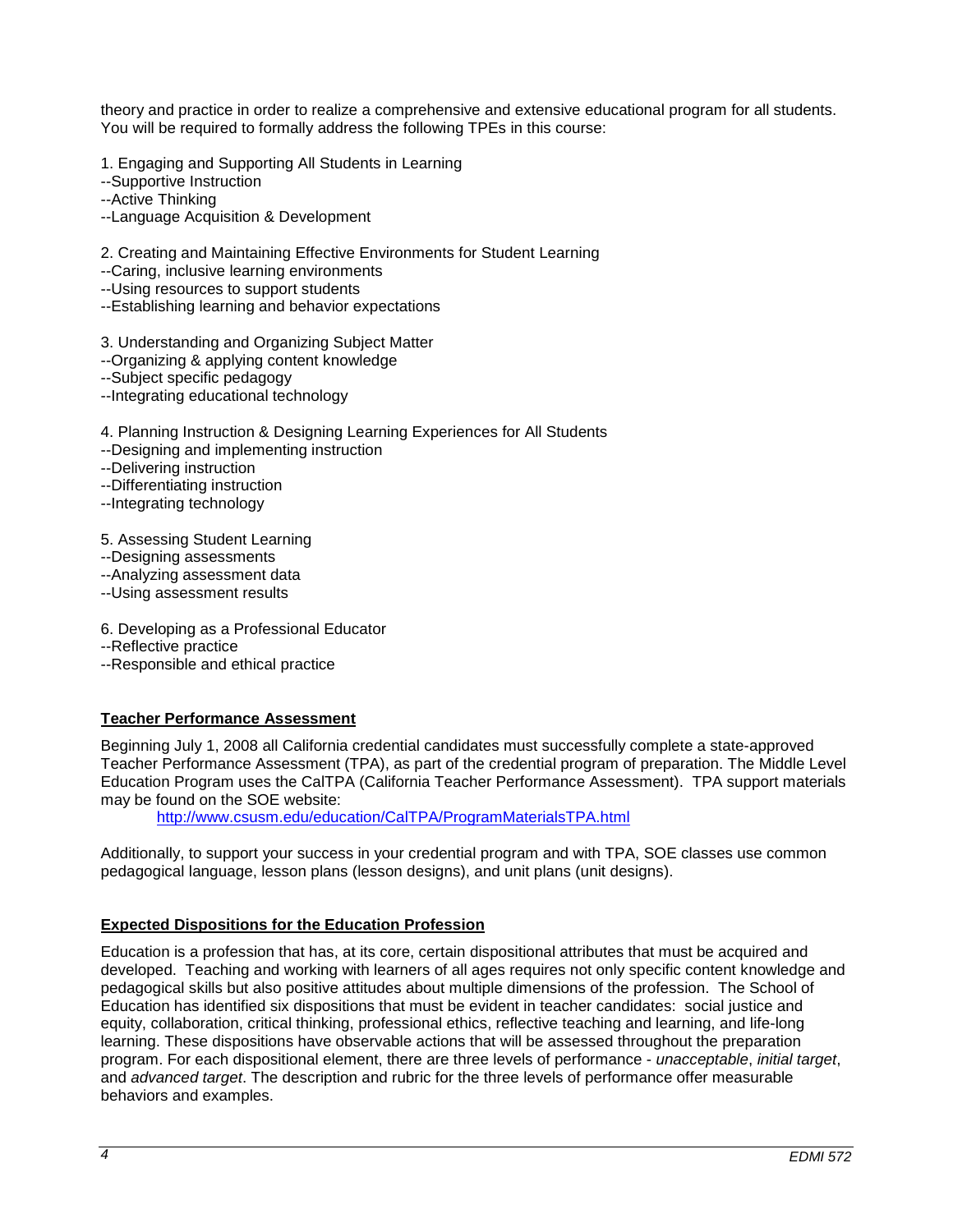The assessment is designed to provide candidates with ongoing feedback for their growth in professional dispositions and includes a self-assessment by the candidate. The dispositions and rubric are presented, explained and assessed in one or more designated courses in each program as well as in clinical practice. Based upon assessment feedback candidates will compose a reflection that becomes part of the candidate's Teaching Performance Expectation portfolio. Candidates are expected to meet the level of *initial target* during the program.

# **School of Education Attendance Policy**

Due to the dynamic and interactive nature of courses in the School of Education, all candidates are expected to attend all classes and participate actively. At a minimum, candidates must attend more than 80% of class time, or s/he may not receive a passing grade for the course at the discretion of the instructor. Individual instructors may adopt more stringent attendance requirements. Should the candidate have extenuating circumstances, s/he should contact the instructor as soon as possible. *(Adopted by the COE Governance Community, December, 1997).*

**For Clinical Practice: All teacher candidates are expected to be present at their assigned school site all day every day during the second eight weeks of the semester as well as Thursdays during the first eight weeks of the semester. Should the teacher candidate have extenuating circumstances, s/he should contact the university supervisor and cooperating teacher as soon as possible.** 

### **CSUSM Academic Honesty Policy**

Students will be expected to adhere to standards of academic honesty and integrity, as outlined in the Student Academic Honesty Policy. All assignments must be original work, clear and error-free. All ideas/material that are borrowed from other sources must have appropriate references to the original sources. Any quoted material should give credit to the source and be punctuated accordingly.

Academic Honesty and Integrity: Students are responsible for honest completion and representation of their work. Your course catalog details the ethical standards and penalties for infractions. There will be zero tolerance for infractions. If you believe there has been an infraction by someone in the class, please bring it to the instructor's attention. The instructor reserves the right to discipline any student for academic dishonesty, in accordance with the general rules and regulations of the university. Disciplinary action may include the lowering of grades and/or the assignment of a failing grade for an exam, assignment, or the class as a whole.

Incidents of Academic Dishonesty will be reported to the Dean of Students. Sanctions at the University level may include suspension or expulsion from the University.

Refer to the full Academic Honesty Policy at: [http://www.csusm.edu/policies/active/documents/Academic\\_Honesty\\_Policy.html](http://www.csusm.edu/policies/active/documents/Academic_Honesty_Policy.html)

### **Plagiarism**

As an educator, it is expected that each candidate (course participant) will do his/her own work, and contribute equally to group projects and processes. Plagiarism or cheating is unacceptable under any circumstances. If you are in doubt about whether your work is paraphrased or plagiarized see the Plagiarism Prevention for Students website [http://library.csusm.edu/plagiarism/index.html.](http://library.csusm.edu/plagiarism/index.html) If there are questions about academic honesty, please consult the University catalog.

#### **Candidates with Disabilities Requiring Reasonable Accommodations**

Candidates with disabilities who require reasonable accommodations must be approved for services by providing appropriate and recent documentation to the Office of Disabled Student Services (DSS). This office is located in Craven Hall 4300, and can be contacted by phone at (760) 750-4905, or TTY (760) 750- 4909. Candidates authorized by DSS to receive reasonable accommodations should meet with their instructor during office hours or, in order to ensure confidentiality, in a more private setting.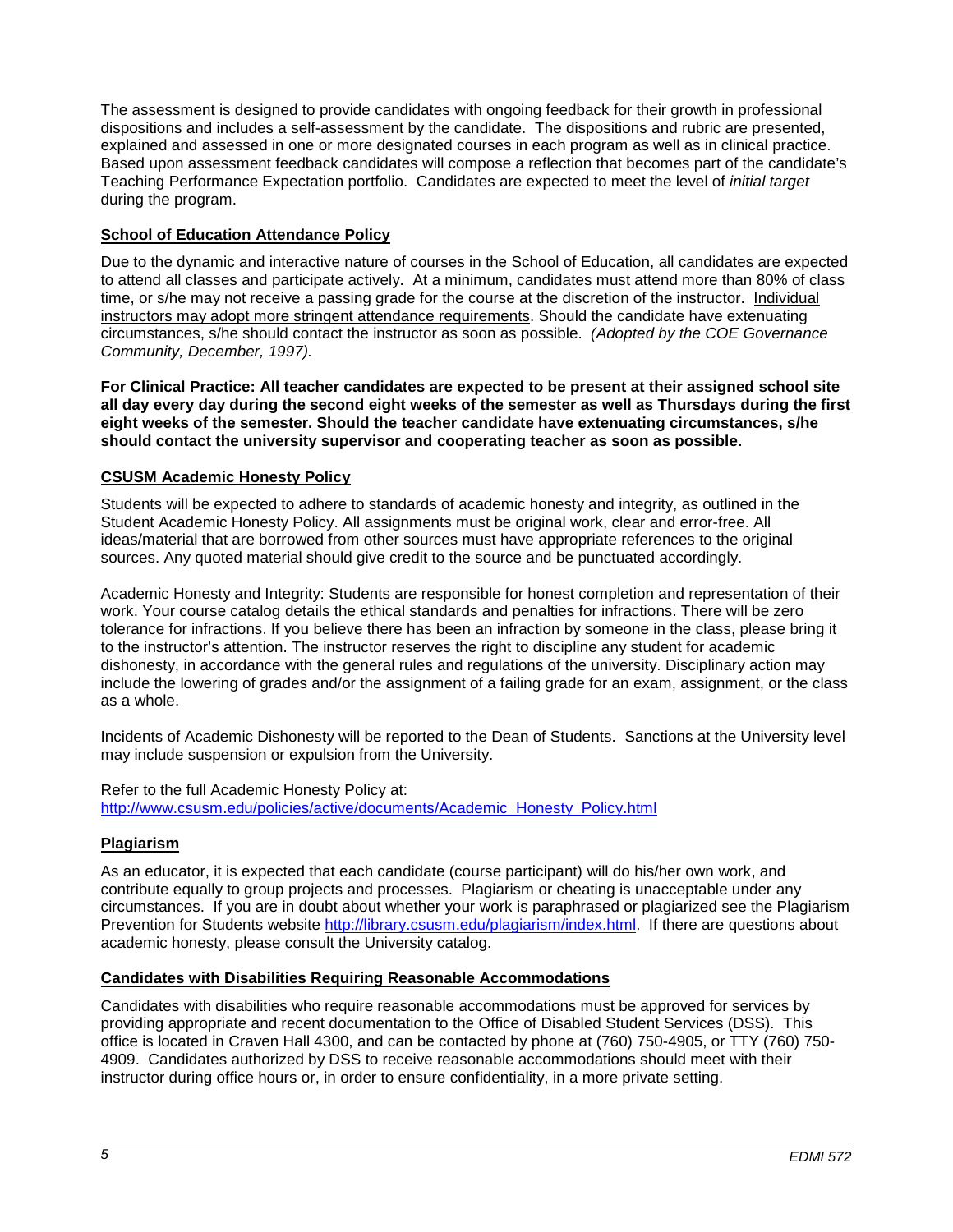# **All University Writing Requirement**

Every course at the university must have a writing requirement of at least 2500 words. The requirement is met in this class through the signature assignments as described below.

# **Electronic Communication Protocol**

Electronic correspondence is a part of your professional interactions. If you need to contact the instructor, email is often the easiest way to do so. It is my intention to respond to all received e-mails in a timely manner. Please be reminded that e-mail and on-line discussions are a very specific form of communication, with their own nuances and etiquette. For instance, electronic messages sent in all upper case (or lower case) letters, major typos, or slang, often communicate more than the sender originally intended. With that said, please be mindful of all e-mail and on-line discussion messages you send to your colleagues, to faculty members in the School of Education, or to persons within the greater educational community. All electronic messages should be crafted with professionalism and care.

Things to consider:

- Would I say in person what this electronic message specifically says?
- How could this message be misconstrued?
- Does this message represent my highest self?
- Am I sending this electronic message to avoid a face-to-face conversation?

In addition, if there is ever a concern with an electronic message sent to you, please talk with the author in person in order to correct any confusion.

#### **Credit Hour Policy**

University credit hour policy: Candidates are expected to spend a minimum of two hours outside of the classroom each week for each unit of credit engaged in learning.

#### **Final Exam Statement**

There is no final exam for this course.

### **GRADING STANDARDS**

### **Credit/No Credit**

The cooperating teacher and teacher candidate complete the *TPE Assessment Form* and send it to the university supervisor in advance of the exit conference. The university supervisor also completes the *Clinical Practice Summary* form. These documents serve as official verification of successful completion of Clinical Practice and are required for the University to be able to recommend a candidate for a credential at the end of the program.

1. A grade of CREDIT (CR) or NO CREDIT (NC) will be assigned for Clinical Practice experiences by the University supervisor. If a teacher candidate has not successfully met the *Teacher Performance Expectations* for the Middle Level Education program (defined as "approaching" in CPI and "meets" in CPII) and/or has not met the *professional dispositions* at an appropriate level ("approaching" in CPI, "meets" in CPII), the candidate may be required to extend or repeat the experience. This information will be provided through a Statement of Concern in advance of the exit conference.

2. If a teacher candidate does not meet the requirements addressed in the Statement of Concern, a grade of NO CREDIT may be given. Granting of an additional opportunity for clinical practice will be made based on the circumstances under which the original NO CREDIT was given.

3. Should a second clinical practice experience be recommended, the Candidate must re-register for the clinical practice course prior to the new placement being made.

### **Conditions for Removal from School Site**

A candidate will be removed from the school site and a Statement of Concern documenting the situation will be written immediately if a candidate: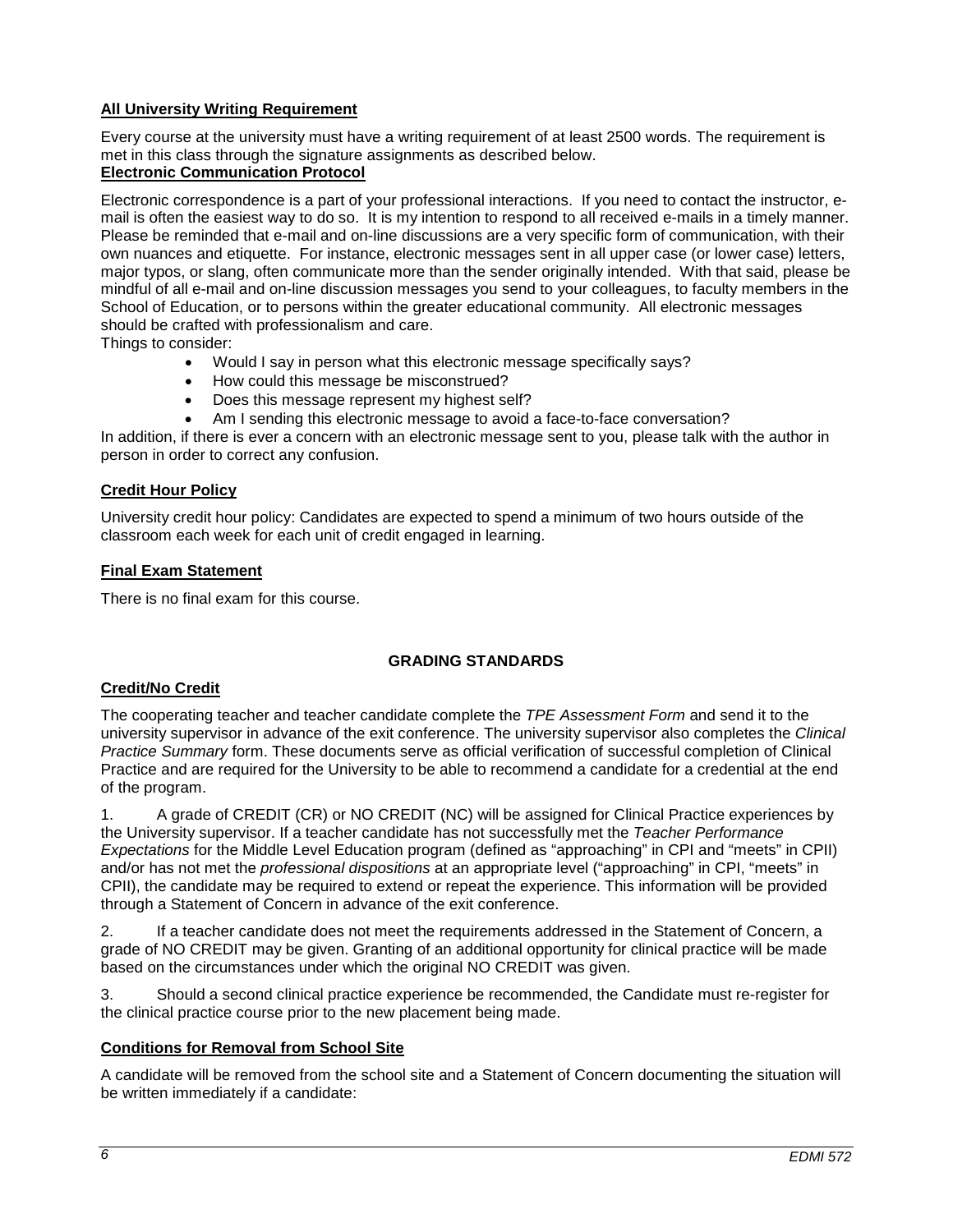- 1. Endangers students or others;
- 2. Violates recognized codes of conduct, e.g. CSUSM Student Code of Conduct, CSUSM Academic Honesty Policy NEA Code of Ethics, CA Education Code Section 44932; and/or
- 3. Is dismissed from the classroom or school site by the cooperating professional or site or district administrator. (see Statement of Concern- Guidelines www.csusm.edu/education/ClinicalPractice/HandbookML.html)

# **CLINICAL PRACTICE REQUIREMENTS**

#### **Teacher Candidate Responsibilities:**

- 1. Observe classes and assist in routine tasks and responsibilities. Observe the contract hours scheduled by your site.
- 2. Be on site all day every day during the second eight weeks of the semester. Call the cooperating teacher and on-site liaison in case of absence. Observe the contract hours and holiday breaks scheduled by your school site.
- 3. Week 1:
	- a. Begin teaching half days, following the lesson plans devised by the cooperating teacher.
	- b. Assist the cooperating teacher in the remaining classes.
	- c. By the end of the week, create a calendar of your curriculum/instruction plan with your cooperating teacher. Take into account the time that your students will be engaged in preparation for and administration of district/state testing. Clarify your teaching responsibilities during testing time and give a copy of the schedule to your on-site liaison and university supervisor.
- 4. Week 2:
	- a. Continue teaching your half-day classes and begin writing your own lesson plans that are approved by your cooperating teacher. Using the CSUSM Middle Level lesson-planning template, submit these plans at least two days in advance to your cooperating teacher.
	- b. In addition, work with your cooperating teacher to take over teaching responsibilities in the remaining half-day of classes. With assistance, write lesson plans for the remaining classes. Your cooperating teacher may assist you in conducting instruction in those classes.
- 5. Week 3:
	- a. Take over teaching responsibilities for full days of teaching. Your cooperating teacher may assist you in conducting instruction in some classes.
	- b. Write your own lesson plans and submit a complete lesson plan to the cooperating teacher and on-site liaison at least two days prior to teaching a lesson. Be sure to note any last minute revisions on your plan. We recommend compiling lesson plans and other evidence that demonstrate mastery of the TPEs to aid you and your cooperating teacher in writing the TPE Assessment Checklist.
	- c. Confer regularly with the cooperating teacher and on-site liaison.
- 6. Remaining weeks:
	- a. Continue your responsibilities for all classes and continue teaching through May 18.
	- b. Submit a complete lesson plan to the cooperating teacher and on-site liaison at least two days prior to teaching a lesson. Be sure to note any last minute revisions on your plan. c. Confer regularly with the cooperating teacher and on-site liaison.
- 7. Attend end–of–semester exit conference (during the  $16<sup>th</sup>$  week of the semester) with the cooperating teacher, on–site liaison, and university supervisor. Bring your typed responses to the Teaching Performance Expectations Summary to the exit conference and email your summary of your clinical practice experience to your university supervisor prior to the conference.
- 8. Attend all team, department, and faculty meetings, and other professional responsibilities. Engage in professional opportunities (e.g. extra-curricular duties, school events) as they arise. Attend seminars with the on–site liaison once full-time student teaching begins.
- 9. Be formally observed at least four times by the cooperating teacher and twice each by the on-site liaison and university supervisor; obtain written feedback using the CSUSM observation instrument.